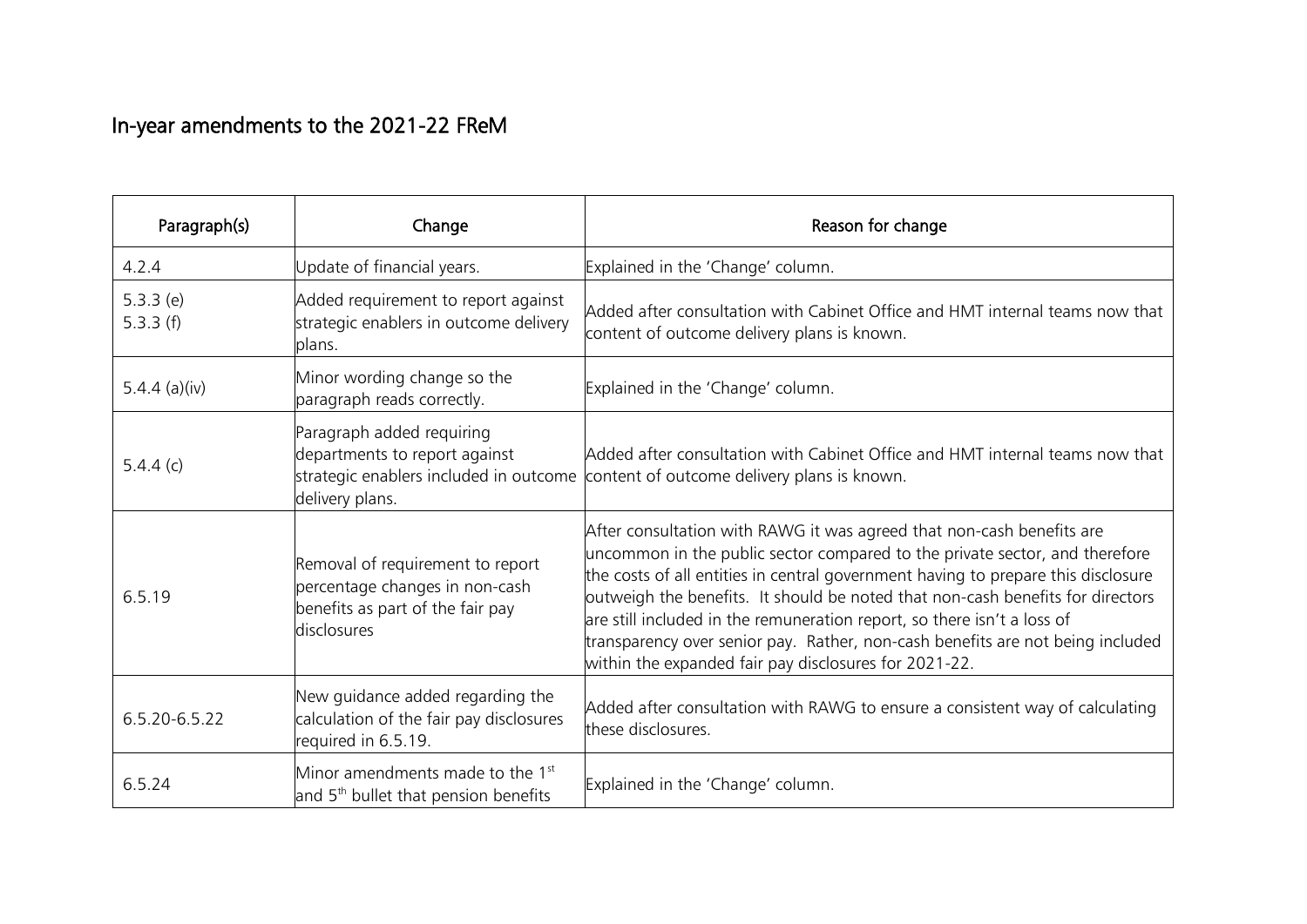| Paragraph(s)                        | Change                                                                                                                                         | Reason for change                                                                                                                                                                                                                                                                                  |
|-------------------------------------|------------------------------------------------------------------------------------------------------------------------------------------------|----------------------------------------------------------------------------------------------------------------------------------------------------------------------------------------------------------------------------------------------------------------------------------------------------|
|                                     | should be excluded from the<br>calculations.                                                                                                   |                                                                                                                                                                                                                                                                                                    |
| 6.5.26(c)                           | Removal of requirement as it was the<br>same as 6.5.26(a)                                                                                      | Explained in the 'Change' column.                                                                                                                                                                                                                                                                  |
| 6.5.28                              | Sentence added to clarify that the<br>range should include directors<br>(including the highest paid director)<br>and exclude pension benefits. | Explained in the 'Change' column.                                                                                                                                                                                                                                                                  |
| $8.2 -$ IFRS 9<br>interpretation 5  | Correction of cross-reference to the<br>relevant IFRS 9 paragraph.                                                                             | Explained in the 'Change' column.                                                                                                                                                                                                                                                                  |
| $8.2 -$ IFRS 9<br>adaptation 1      | Inclusion of Government Banking<br>Service balances being excluded from<br>recognising stage 1 or stage 2<br>expected credit losses.           | Explained in the 'Change' column.                                                                                                                                                                                                                                                                  |
| $8.2 -$ IFRS 9<br>adaptation 4      | New adaptation                                                                                                                                 | Provide guidance where financial guarantees are issued at below fair value and<br>where no active market or observable equivalent exists.                                                                                                                                                          |
| $8.2 -$ IFRS 16<br>interpretation 3 | Updated cross-reference to quidance<br>on valuing right-of-use assets to the<br>lannex to the 2021-22 FReM.                                    | Explained in the 'Change' column.                                                                                                                                                                                                                                                                  |
| $8.2 - IAS$ 19<br>interpretation 2  | Update of interpretation 2.                                                                                                                    | Updated interpretation to clarify that quadrennial valuations may not<br>necessarily be reflected in annual reports and accounts due to timing<br>differences and that, where this is the case, the requirement of IAS 19 para 58<br>for amounts to be materially correct is to still be followed. |